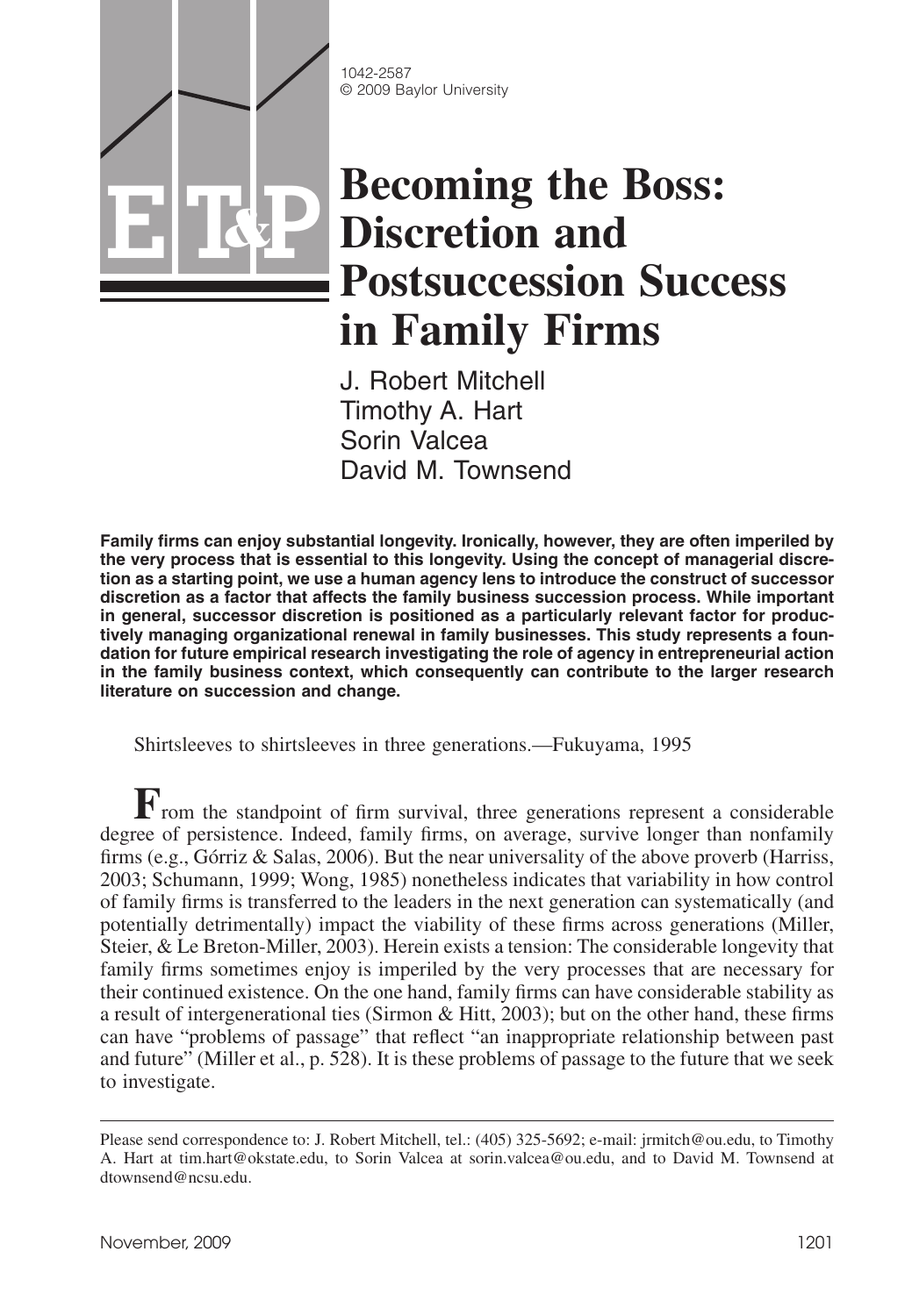Building on previous family firm succession research (e.g., Davis & Harveston, 1998; Matthews, Moore, & Fialko, 1999; Miller et al., 2003; Sharma, Chrisman, Pablo, & Chua, 2001; Shepherd & Zacharakis, 2000), we seek to understand the factors that influence postsuccession success by focusing on the postsuccession agency of successors. As a foundation for this investigation, we first develop the idea of postsuccession managerial discretion of successors (cf. Hambrick & Finkelstein, 1987) by introducing the notion of successor discretion to capture the human agency aspect of managerial discretion in succession (Bandura, 2001). This then permits us to investigate the moderating effect of family business on the factors that are thought to affect successor discretion. Our argument is that because of individual-level differences, some successors are not as free to take the risks necessary to maintain the family firm's entrepreneurial edge and maximize a family's wealth, and that this lack of agency can be exacerbated by family firm-level factors. In this way, our research contributes not only to the family business literature in its focus on postsuccession success in family firms, but also to the broader literature on discretion and succession, where the family business represents a uniquely positioned microcosm for understanding a broader phenomenon.

Our paper is organized as follows. First, we develop the construct of successor discretion to extend the construct of managerial discretion using an agency lens and discuss its importance in both nonfamily and family firms. Second, we review the expectations of managerial discretion research as it relates to successor discretion and investigate the impact of the family business on these relationships. Finally, we discuss the theoretical and practical implications of our model vis-à-vis the question of why some firms (especially family firms) are able to successfully manage succession while others are not, offering several suggestions for future research.

#### **Agency, Successor Discretion, and Postsuccession Success**

#### **Agency and Successor Discretion**

Our work draws upon previous research that has addressed intergenerational succession in family firms and the factors and processes that affect the long-term survival of such firms (e.g., Le Breton-Miller, Miller, & Steier, 2004; Matthews et al., 1999; Olson et al., 2003; Sharma, Chrisman, & Chua, 2003; Shepherd & Zacharakis, 2000). Succession in family firms refers to the transfer of managerial control from one generation to the next (Shepherd & Zacharakis). This process of transferring control is one that is often fraught with challenges (Miller et al., 2003). For instance, prior research indicates that founders who maintain influence after they have largely removed themselves from operational responsibilities (Davis & Harveston, 1998) can negatively affect successors' job satisfaction and the overall success of succession (Sharma et al., 2001, 2003). Additionally, the entrenchment of previous generations can be problematic because it inhibits the ability of successors to make needed strategic adjustments (Sharma  $\&$  Manikutty, 2005). Central to our thesis is the idea that beyond the factors that may inhibit successor control there also exist factors that enable it (e.g., the individual makeup, skills, and abilities of successors). In this way, research into the succession process needs to consider the willingness of incumbents to transfer control, the willingness of successors to take it, as well as successors' subsequent level of commitment *to* and decision making *for* the family (Sharma et al., 2001).

We build upon these elements by adopting a human-agency perspective (e.g., Bandura, 2001) of family business postsuccession success that is situated in, and extends, the concept of managerial discretion. Managerial discretion has been defined to be "latitude of action"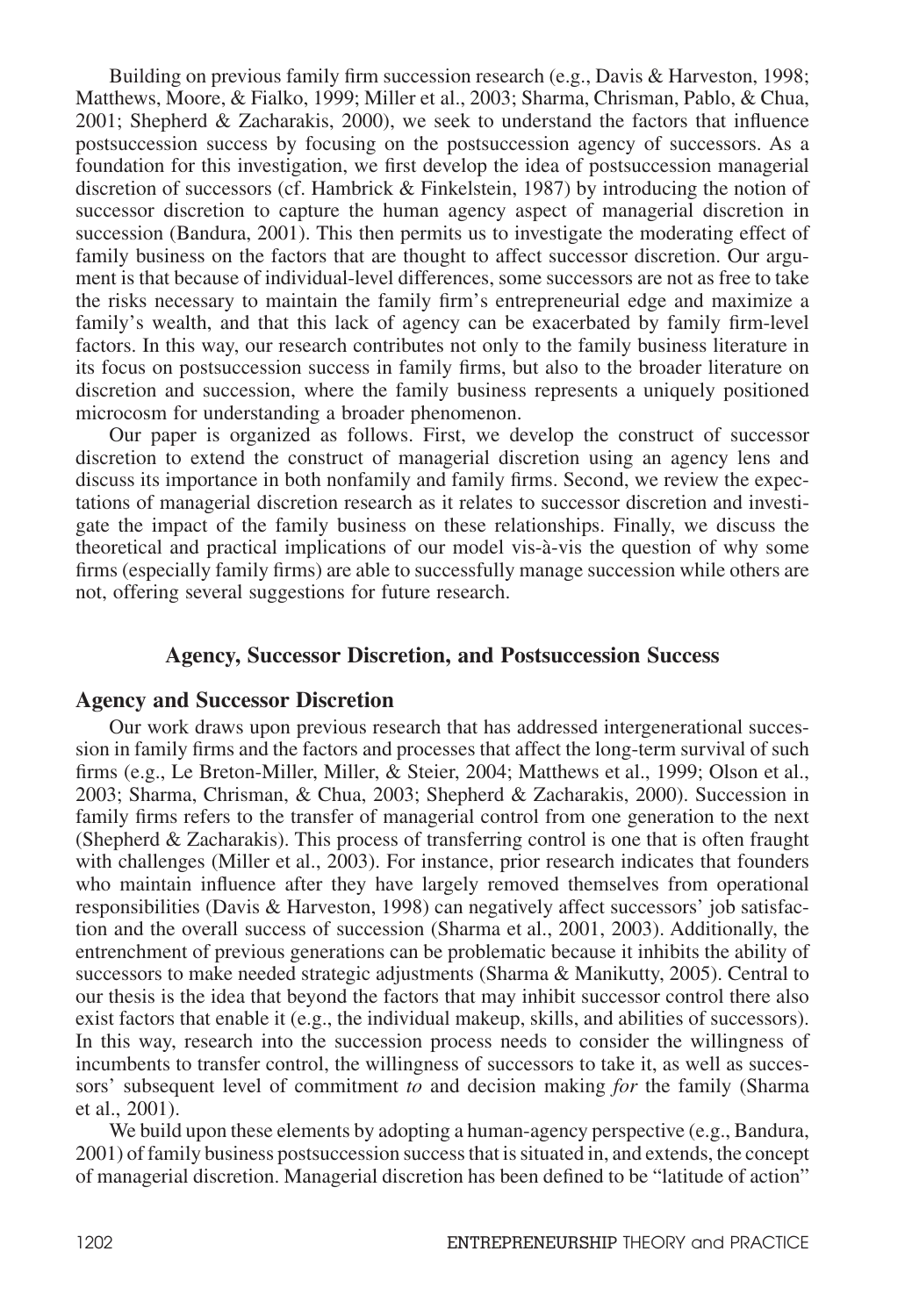(Hambrick & Finkelstein, 1987, p. 371) and "is a function of (1) the degree to which the *environment* allows variety and change; (2) the degree to which the *organization* itself is amenable to an array of possible actions and empowers the chief executive to formulate and execute those actions; and (3) the degree to which the *chief executive* personally is able to envision or create multiple courses of action" (Hambrick & Finkelstein, p. 379, emphasis added). While the task environment and the organization are both central to managerial discretion (representing the bulk of the research), our agency-based approach to postsuccession success—wherein agency is described as the ability "to intentionally make things happen by one's actions" (Bandura, p. 2)—centers on this third (*individual*) dimension: the ability to envision and create future courses of action.

While research on managerial discretion received significant attention following its introduction, most of this research focused on the environmental and organizational dimensions (e.g., Haleblian & Finkelstein, 1993; Hambrick & Abrahamson, 1995; Peteraf & Reed, 2007). What attention has been given to the individual-centric dimension of managerial discretion has been relatively limited (e.g., Carpenter & Golden, 1997). Our research represents an attempt to elaborate on this individual-centric dimension of managerial discretion by highlighting the agency of the chief executive successor. Whereas managerial discretion refers to latitude of action, our agency approach expands upon this notion by suggesting that successors' decisions produce important firm-level consequences (Aldrich, 1999). In doing so, we not only bound our study to the chief executive family successor, but also acknowledge that elements of our theorizing can also apply to nonfamily successors in family firms, as well as nonfamily firms.

Central to an agentic approach to postsuccession success are four core features of agency (Bandura, 2001): intentionality (i.e., plans of action), forethought (i.e., expectations of future events), self-reactiveness (i.e., motivation and self-regulation), and selfreflectiveness (i.e., examinations of one's own functioning). The idea is that successful successors are likely to display these features in their actions. And just as these core features of agency enable *individuals* to engage in "self-development, adaptation, and self-renewal in the face of change" (Bandura, p. 2), so too should they enable successors to develop, adapt, and renew the family firm in the face of change. In our treatment of managerial discretion, we make explicit the notion of human agency by introducing the construct of successor discretion, which elaborates upon Hambrick and Finkelstein's (1987) third (*individual*) dimension of managerial discretion as described previously: the ability to envision and create future courses of action.

We define successor discretion as *the extent to which successors are free and willing to formulate, modify, and enact future plans for the renewal of the company*. This conceptualization not only partially encompasses the concept of managerial discretion as outlined previously (e.g., Hambrick  $\&$  Finkelstein, 1987) but also extends it by (1) drawing attention to successors' agency as a primary mechanism for envisioning and creating courses of action and (2) highlighting the need for considering future success in discretion. It does so by focusing on the ability of successors to formulate, modify, and enact future-oriented plans of action in the midst of a changing firm environment. Additionally, by establishing successor discretion as a refinement of the larger construct of managerial discretion, we explicitly introduce to discretion research the notion of constraints on choice (Bandura, 2001). Successor discretion, therefore, is not defined solely by a successor's formal role within the firm, but rather, consistent with emerging literature on human agency (Bandura; Searle, 2001), derives from the ability and willingness of successors to shape the firm's strategic direction.And while our expectation is that the factors that lead to successor discretion are *generally* applicable to all firms, our focal argument is that the impact of these factors on successor discretion will *specifically* differ in family businesses.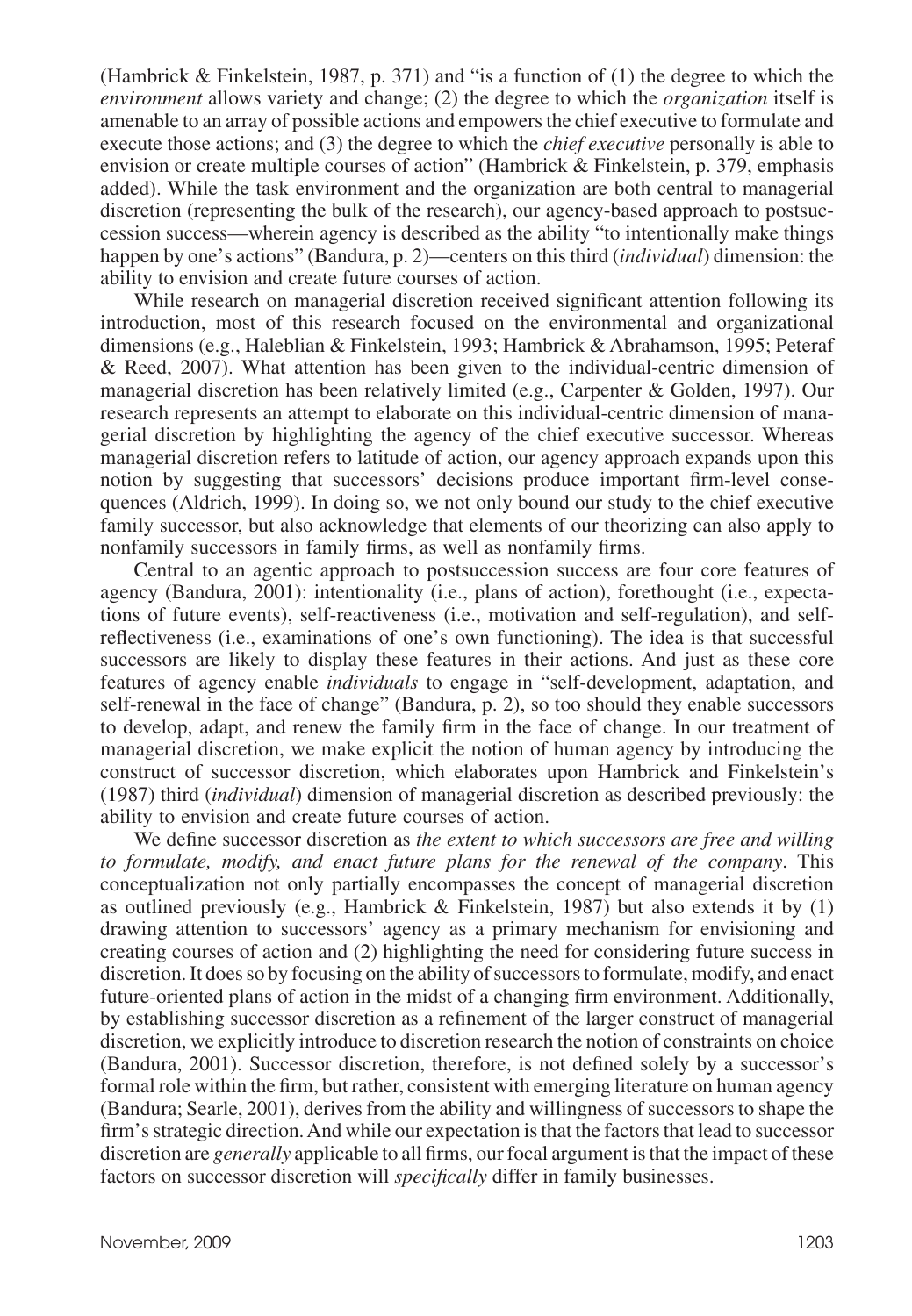# **The Importance of Successor Discretion**

We argue that the efficacy of succession strategies—an important and frequently researched question in both family (e.g., Le Breton-Miller et al., 2004; Sharma et al., 2001; Shepherd and Zacharakis, 2000) and nonfamily firms (e.g., Rubenson & Gupta, 1996; Virany, Tushman, & Romanelli, 1992; Wasserman, 2003)—hinges on the key issue of the establishment of successor discretion on the part of the successor. In general, the success and wealth created by the actions of an entrepreneurial founder can make it easy to keep the strategies of predecessors (family or nonfamily) intact. In these situations, the core capabilities that led to past success for the firm can be inappropriate for the future and can instead result in core rigidities (Leonard-Barton, 1992). Such core rigidities can make it increasingly difficult for successors to take new risks and adapt a business to a changing economic landscape. But such an ability to adjust to change by changing strategies is critical for long-term success (e.g., Smith  $\&$  Grimm, 1987) even if risk and change also heighten the possibility of failure. In this way, successor discretion can be said to enable corporate entrepreneurship, which involves the creation of new business within an existing organization and/or the transformation of that organization (Guth & Ginsberg, 1990, p. 5). And while there is risk involved in corporate entrepreneurship, it also enables the renewal of the organization and can result in improved long-term performance (Zahra & Covin, 1995).

While important for all firms, corporate entrepreneurship is particularly important for family businesses because of their inherent (and potentially change-independent) longevity. Of course, with a need to be entrepreneurial also comes risk. But undertaking risk in the pursuit of innovative ideas and concepts is important for the family business to remain competitive in a dynamic environment (Ireland, Hitt, & Sirmon, 2003). And although corporate entrepreneurship is important for family firms, it may not come easily due to concerns about risk and constraints that are imposed as a result of family control (Kellermanns & Eddleston, 2006). Compounding this issue, particularly in the case of chief executive family successors, is the fact that family firms' choice set for family successors is (naturally) more limited than for nonfamily firms. As such, it is critical for key decision makers in family firms to understand which factors are relevant to successor discretion *and* which of those factors are within their control. In this way, our study seeks to address the factors that put successors in a position to look beyond the practices established by founders and apply their own creative energy and risk taking to bear for the further advancement of the family firm. In the next section, we summarize the factors that lead to successor discretion *in general* and then, as our focus, theorize how factors related to a family firm will affect successor discretion *specifically*.

# **Successor Discretion and the Family Firm**

We have introduced the construct of successor discretion to elaborate on the individual-centric dimension of managerial discretion. Again, this dimension of discretion focuses on the chief executive successor and the extent to which he or she is able to envision and create future courses of action (Hambrick & Finkelstein, 1987, p. 379). In our use, successor discretion more explicitly introduces successors' agency as an important element of discretion. Positioned as such, successor discretion is expected to be affected by factors that are similar to those that affect managerial discretion. In the next section, we begin with a summary of the individual-level propositions suggested by Hambrick and Finkelstein (pp. 386–389) that describe a representative set of factors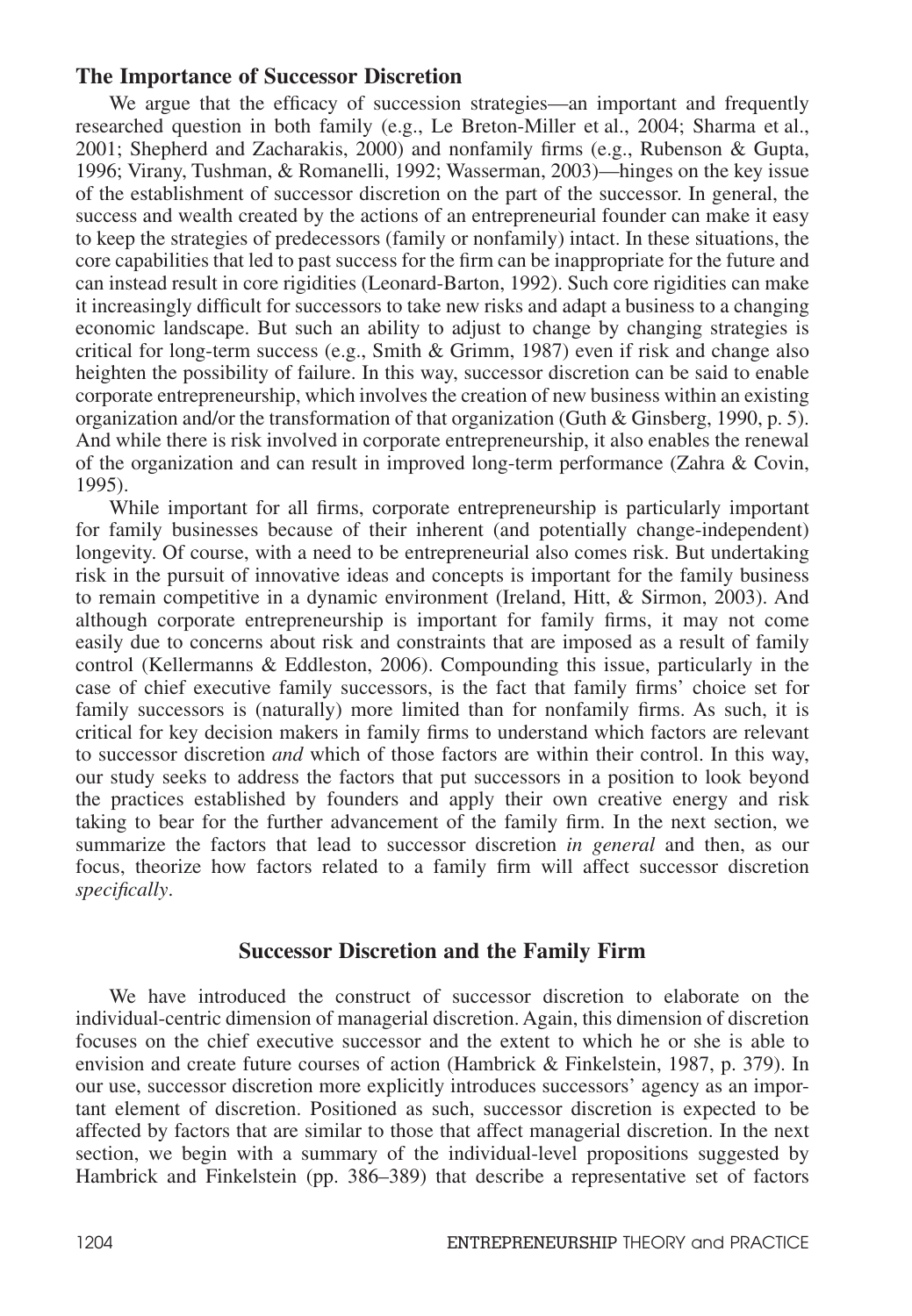# Figure 1

# Successor Discretion and the Family Firm



*Note:* The "+/-" indicate the expected impact on successor discretion.

expected to lead to successor discretion.<sup>1</sup> Then, in line with our central purpose, we present a set of propositions that examine the effect of family business on successor discretion.

# **Factors Affecting Successor Discretion**

This section provides a summary of Hambrick and Finkelstein's  $(1987)$  work.<sup>2</sup> They suggest seven factors as being relevant to the individual-centric element of managerial discretion, and thus successor discretion: tolerance of ambiguity, internal locus of control, cognitive complexity, aspiration level, power base, political acumen, and commitment. Because our focus is the discretion of successors, we refer to *successor discretion* in our treatment of their propositions. The nature of these propositions is depicted in Figure 1.

The first factor affecting successor discretion is successors' tolerance of ambiguity (Furnham & Ribchester, 1995). The logic here is that those successors who are less tolerant of ambiguity are less likely to contemplate new directions for the firm. Thus, the greater the tolerance of ambiguity, the greater the successor discretion.

The second factor affecting successor discretion is successors' locus of control (Rotter, 1990). Those successors who have a stronger belief that events are beyond their own control are less likely to exhibit control in their own decision making. These successors will have a more limited choice set than those successors who have an internal locus of control. Thus, the more internally focused successors' locus of control, the greater the successor discretion.

The third factor affecting successor discretion is successors' cognitive complexity (Bieri et al., 1966). The expectation is that those successors who are less cognitively

<sup>1.</sup> While we expect other individual-level factors to also lead to successor discretion, we limit our focus here to those factors suggested by Hambrick and Finkelstein (1987) in an attempt to provide the parsimony necessary for our treatment of the effect of family business on successor discretion.

<sup>2.</sup> For a more in-depth treatment, please see Hambrick and Finkelstein (1987).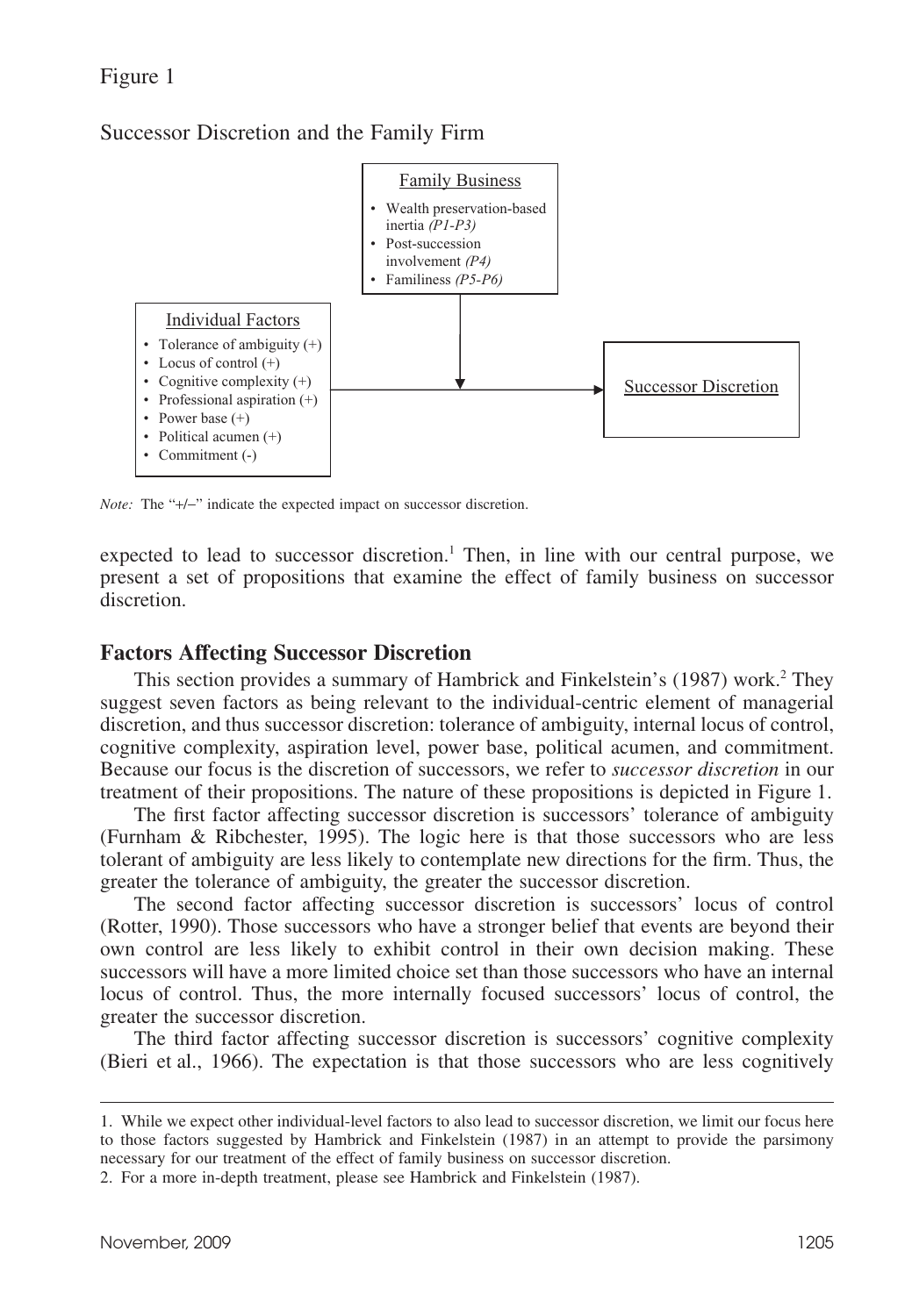constrained will have a wider choice set than those who are more cognitively constrained. Accordingly, the greater the complexity of successors' cognitive processing abilities, the greater the successor discretion.

The fourth factor affecting successor discretion is successors' level of professional aspiration. Because greater levels of aspiration are expected to be associated with more and broader search behavior (Cyert & March, 1963), the greater the level of successors' professional aspiration, the greater the successor discretion.

The fifth factor affecting successor discretion is successors' power base. The greater the successors' power (in terms of ownership, prestige, expertness, etc.) (Finkelstein, 1992), the better enabled they are at considering new (and potentially controversial) directions for the renewal of the firm. In this way, the greater the successors' power base, the greater the successor discretion.

The sixth factor affecting successor discretion is successors' political acumen. The notion is that those successors who are politically astute will be better able to enact new (but again potentially controversial) directions for the firm that could not be considered by less politically astute successors, thus providing a larger choice set to these successors. Accordingly, the greater the successors' political acumen, the greater the successor discretion.

The seventh factor affecting successor discretion is commitment. The idea is that while commitment is necessary, too much of it can lead executives to be locked into specific courses of action (Staw, Sandelands, & Dutton, 1981), which can constrain future options. In this way, the greater the successors' commitment to a course of action, the less the successor discretion.

#### **The Family Business and Successor Discretion**

While successor discretion is important in all firms, we argue that its importance is singular in family businesses where the family may have a substantial influence on the firm and where successors are embedded in a web of complex familial and social relationships (Mitchell, Morse, & Sharma, 2003). In addition to the challenges that accompany succession (whether in family or nonfamily firms), there are prominent characteristics of family firms and family firm succession that we argue successors must take into account. Three that are salient to our research include: (1) inertia that exists as a result of a focus on wealth preservation (e.g., Sharma, Chrisman, & Chua, 1997); (2) postsuccession predecessor involvement (e.g., Sharma et al., 2003); and (3) familiness (e.g., Chua, Chrisman, & Sharma, 1999).

While these three aspects of family firms can lead to stability and continuity over time, they can also lead to the "problems of passage" that can imperil the future of the firm (Miller et al., 2003, p. 528). By investigating the effect of family business on successor discretion, we seek to better understand how these problems of passage arise. In nonfamily businesses, where the role of the president/CEO is more broadly construed and is generally quite independent of the predecessor (Daily, McDougall, Covin, & Dalton, 2002), such problems of passage are not nearly as salient. In this way, the family business represents a uniquely positioned microcosm for understanding successor discretion in general. In the next paragraphs we discuss in more depth the nature of these family business characteristics and then develop the logic for their moderating effect on the respective factors that lead to successor discretion as conceptualized.

We begin by examining the impact of wealth preservation-based inertia on the relationships between tolerance of ambiguity, internal locus of control, cognitive complexity, and aspiration level on successor discretion. We then investigate the impact of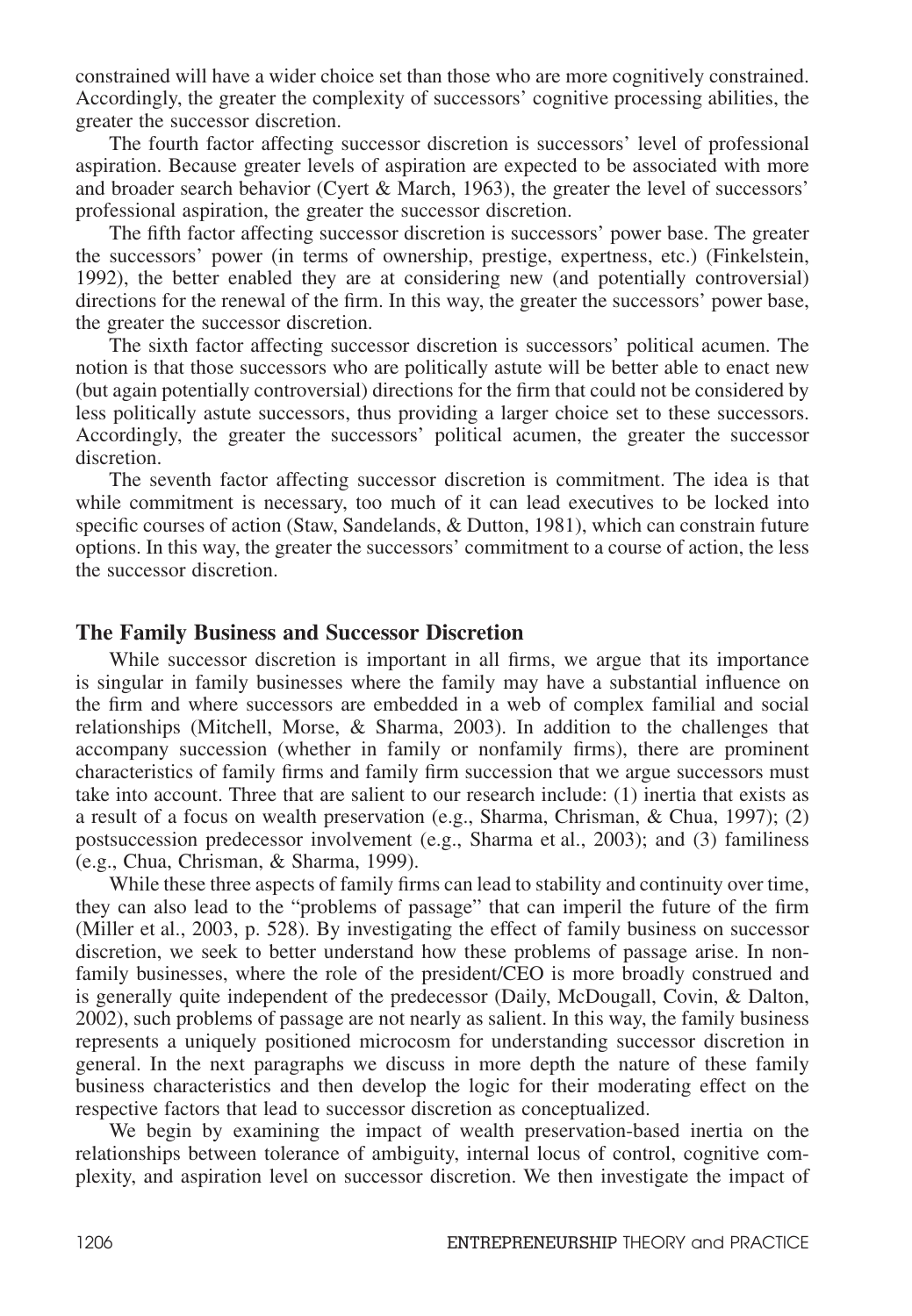postsuccession predecessor involvement on the relationship between power base and successor discretion. Finally, we consider the impact of familiness on the relationship between political acumen and commitment on successor discretion. In doing so, we acknowledge that while these characteristics of family businesses are conceptually distinct, there is a degree of overlap in their impact on successor discretion.

# **Wealth Preservation-Based Inertia**

The first characteristic of family firms that we argue should be taken into account in successor discretion-based descriptions of succession is the inertia generated as a result of a focus on wealth preservation. Carney (2005) suggested that family firms are more concerned with the conservation and allocation of resources than nonfamily firms because the family wealth is at stake. For this reason, leaders of a family business may become conservative and unwilling to take entrepreneurial risks (Sharma et al., 1997) to enact key changes within the family firm (Chandler, 1990; Sharma & Manikutty, 2005). This focus on conserving family wealth creates strong family firm-specific inertial forces in the form of institutionalized "best practices" (e.g., Hannan & Freeman, 1984), which encourage successors to persist in current strategies and discourage them from taking entrepreneurial risks. We again emphasize that while inertial forces may be present in family and nonfamily firms alike, the unique element of trying to maintain family wealth strengthens inertial forces in family firms. In the next paragraphs, we discuss the impact of wealth preservation-based inertia on the relationships underlying successor discretion.

*Family Business, Tolerance of Ambiguity, and Locus of Control.* Previously, we described the impact of both tolerance of ambiguity and internal locus of control on successor discretion (cf. Hambrick & Finkelstein, 1987). Tolerance of ambiguity is defined as the way in which individuals "perceive and process information about ambiguous situations or stimuli when confronted by an array of unfamiliar, complex, or incongruent clues" (Furnham & Ribchester, 1995, p. 179). Internal locus of control, on the other hand, is defined as the degree to which individuals expect that an outcome is contingent on their own behavior/personal characteristics as opposed to outside forces (Rotter, 1990). While clearly distinct traits, both have in common a dispositional basis in personality, making them prone to stability. This shared element leads to similar expectations for both tolerance of ambiguity and locus of control vis-à-vis the effects of family business, leading us to consider both elements in conjunction.

In their discussion of the impact of locus of control on discretion, Carpenter and Golden (1997) provided a logic underlying the role of personality characteristics in discussions of discretion. They noted that the "personality–situation interactionism" perspective would indicate a differential impact of dispositional traits on behavior based on the nature of the situation (Mischel, 1977; Weiss & Adler, 1984). The idea is that in strong situations—those in which there is a shared understanding of both the interpretations of issues and appropriate responses to those issues—the impact of dispositional factors is decreased (Carpenter & Golden, p. 189). As we have described it, a family business situation that affects wealth preservation and leads to inertia is reflective of a strong situation as it is defined in the literature (Mischel; Weiss & Adler). In this way, preserving wealth denotes an adherence to the accepted practices and accepted rules of the past, which thus serve to constrain the direction of future behavior (Weiss & Adler, p. 20). In such strong situations, the effects of traits will decrease. Thus,

**Proposition 1a:** In a family business, wealth preservation-based inertia will attenuate the positive effect of a successor's tolerance of ambiguity on successor discretion.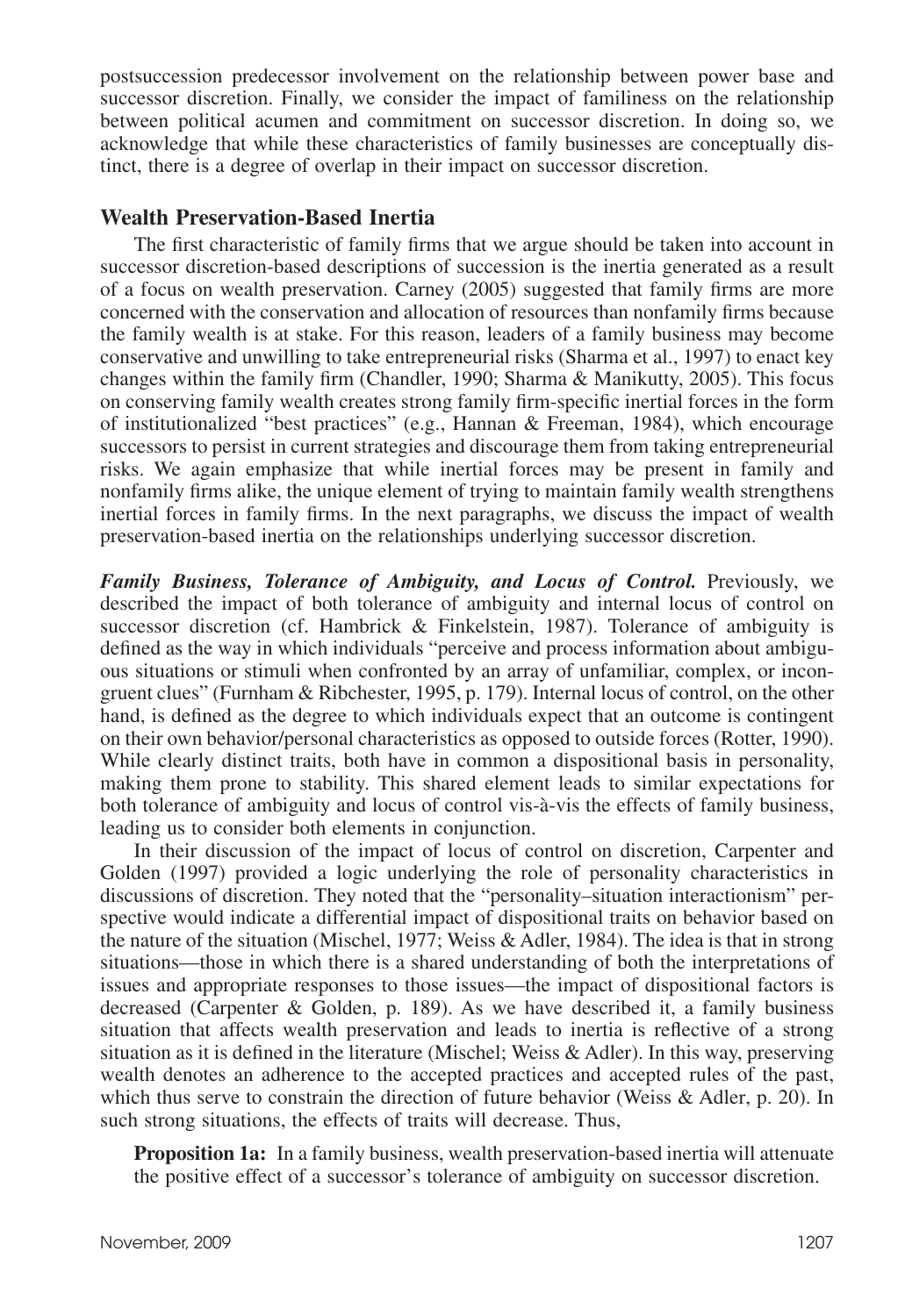**Proposition 1b:** In a family business, wealth preservation-based inertia will attenuate the positive effect of a successor's internal locus of control on successor discretion.

*Family Business and Cognitive Complexity.* In contrast to tolerance of ambiguity and locus of control, cognitive complexity is not solely dispositional in nature. Rather, it reflects a combination of dispositional and situational elements (Woike & Aronoff, 1992). Our theorizing on the subject reflects this relationship. As noted, increases in cognitive complexity are expected to increase successor discretion (cf. Hambrick & Finkelstein, 1987). According to Bieri et al. (1966), cognitive complexity refers to "the capacity to construe social behavior in a multidimensional way" (p. 185). In relation to successor discretion, successors who exhibit greater complexity in cognitive processing abilities are able to create broader decision sets as a result of their ability to perceive opportunities embedded in dynamic environments (e.g., Baron & Ensley, 2006). Stated differently, executives with higher levels of cognitive complexity are less likely to accept generic, monolithic interpretations of changes in the environment, but instead understand how to translate these nuanced changes into meaningful opportunities.

But as noted, wealth preservation-based inertial pressures in family firms can limit the range of acceptable practices within the firm. The result of these limitations is the restriction of the opportunity choice set of cognitively complex family business successors (White, Smith, & Barnett, 1994). When combined with a cognitive context that is already highly complex (Mitchell et al., 2003), the benefits of greater cognitive complexity on the part of successors are diminished. By enforcing family norms governing the appropriateness of behavior in an already complex cognitive environment (Handler, 1992), wealth preservation-based inertial pressures weaken the ability of successors to enact strategic changes in response to the recognition of emerging opportunities. Accordingly,

**Proposition 2:** In a family business, wealth preservation-based inertia will attenuate the positive effect of a successor's cognitive complexity on successor discretion.

*Family Business and Professional Aspiration.* As noted, the professional aspirations of successors are expected to increase successor discretion (cf. Hambrick & Finkelstein, 1987) because individuals with high aspirations are expected to engage in broader search (Cyert & March, 1963) and thus should have more options available. In family firms, however, the high aspirations of successors may be countered by a tendency to preserve wealth (Carney, 2005), leading to an unwillingness to take entrepreneurial risks (Sharma et al., 1997). Ironically, this tendency might be in spite of higher aspirations, or may even reflect a refocusing of aspirations on wealth preservation. Shepherd and Zacharakis (2000) explain this wealth-preservation behavior through the use of the "endowment effect" concept (e.g., Kahneman, Knetsch, & Thaler, 1990). The logic is that individuals tend to be motivated to protect that which they own more than they tend to pursue other opportunities of similar value. When considering that executives of family firms typically enjoy longer tenures than those in nonfamily firms (Schulze, Lubatkin, Dino, & Buchholtz, 2001) and that the endowment effect is likely to increase with time (Strahilevitz  $\&$ Loewenstein, 1998), we expect successors in a family firm to focus their aspirations on wealth preservation rather than wealth generation, thereby limiting their focus on future plans for the renewal of the company. Therefore,

**Proposition 3:** In a family business, wealth preservation-based inertia will attenuate the positive effect of a successor's professional aspirations on successor discretion.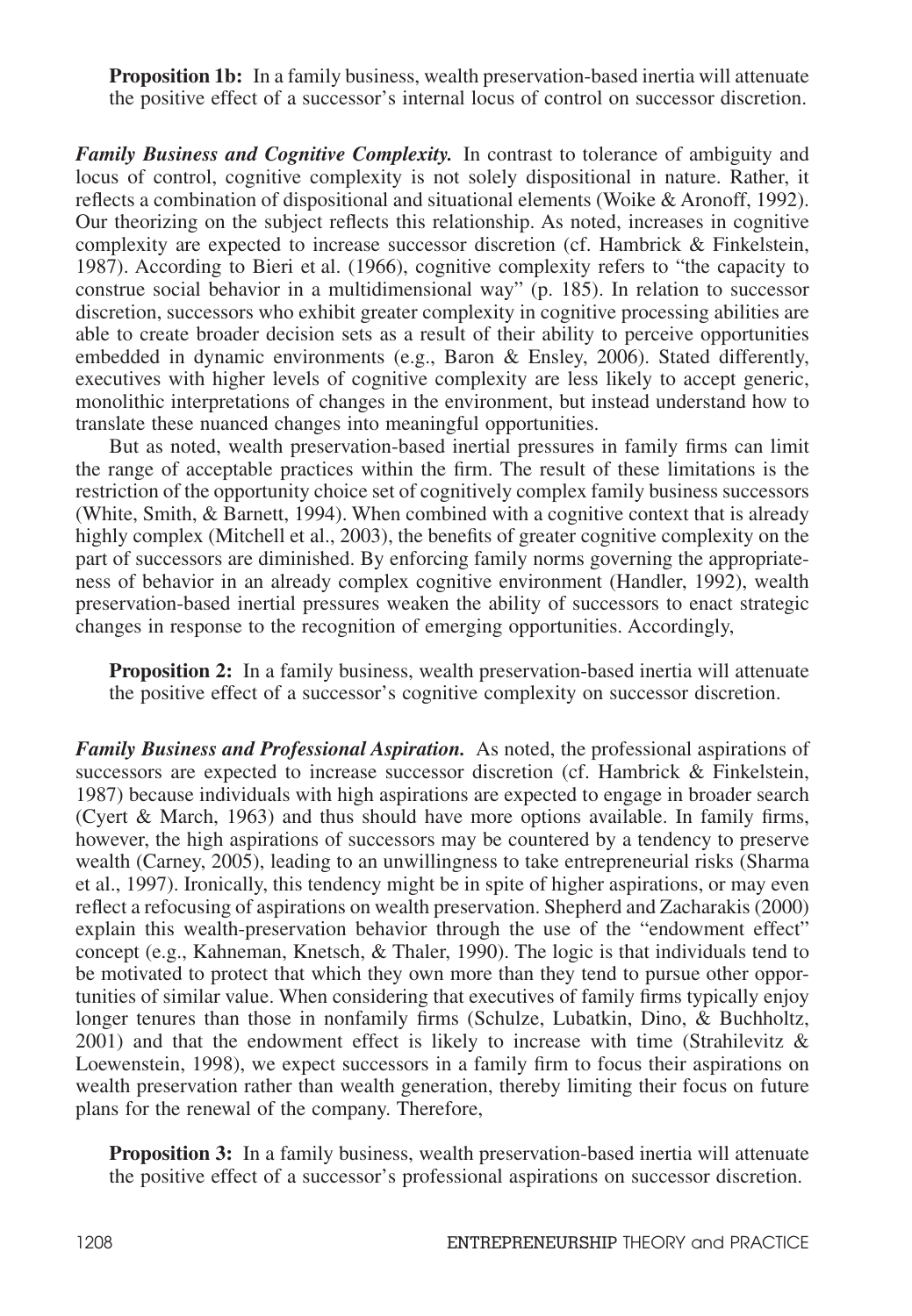## **Postsuccession Predecessor Involvement**

In addition to inertial forces generated as a result of a focus on wealth preservation, the second characteristic of family firms that we argue should be taken into account when considering successor discretion is postsuccession involvement of predecessors. Past research has cited predecessors' reluctance to step aside as one of the most severe problems related to succession in family firms (e.g., Sharma et al., 2001). As such, it represents an important moderator to consider when examining succession in family firms (Sharma et al.). Predecessors typically enjoy a central role in the business they created or developed and are reluctant to give up control (Rubenson & Gupta, 1996). The ability to exercise influence in both the family and business spheres of the family firm (see, e.g., Holland & Boulton, 1984) allows executives of family firms to enjoy longer tenures than those in nonfamily firms (Schulze et al., 2001) and to influence decisions even after the succession, regardless of the formal role they retain (Davis & Harveston, 1998). The continual involvement of predecessors decreases successors' satisfaction with the succession process (Sharma et al., 2003) and increases conflict in the family firm (Davis  $\&$ Harveston, 1999). We next discuss how predecessor involvement moderates the relationship between successors' power base and successor discretion.

*Family Business and Power Base.* The more power successors have, the more successor discretion they will have (cf. Hambrick & Finkelstein, 1987). However, even after the transition of formal authority from the predecessor to successor, predecessors may retain influential informal power within the firm, undermining the power of the successor (Davis & Harveston, 1998). While predecessor involvement may be present in both family and nonfamily firms, unique aspects of family firms increase the likelihood of this situation, as well as increasing the magnitude of its negative effects, as previously discussed.

While predecessors may make useful contributions to the family firm after a succession (e.g., as advisors or mentors), such continued involvement poses a potential threat to the successor's power base. In addition to their continued business-related involvement, predecessors in family firms are able to stay involved and influential in ways that predecessors in nonfamily firms cannot (Davis & Harveston, 1999). Specifically, even after formal business ties are cut and formal power is transferred from the predecessor to successor, family ties typically remain between predecessors and other members of the family in family firms but are rarely present in nonfamily firms. Additionally, there is an expectation that predecessors are likely to retain a senior and influential position in the family side of the family-business dyad and substantial firm ownership (Davis & Harveston). These ties may draw loyalty away from the successor and to the predecessor, thwarting the successor's ability to "formulate, modify, and enact future plans." Thus,

**Proposition 4:** In a family business, predecessor involvement in the firm attenuates the positive effect of a successor's power base on successor discretion.

#### **Familiness**

The third characteristic of family firms that we argue should be taken into account in discussions of successor discretion is reflected in the notion of "familiness" (Habbershon & Williams, 1999; Habbershon, Williams, & Macmillan, 2003). While familiness is most frequently viewed in a positive, constructive light (Rutherford, Kuratko, & Holt, 2008), some suggest that familiness can be an encumbrance to performance when it is not properly managed (as in the case of familiness-based free-riding problems [Habbershon & Williams; Sharma, 2008]. In our use of the concept, we focus on the positive, constructive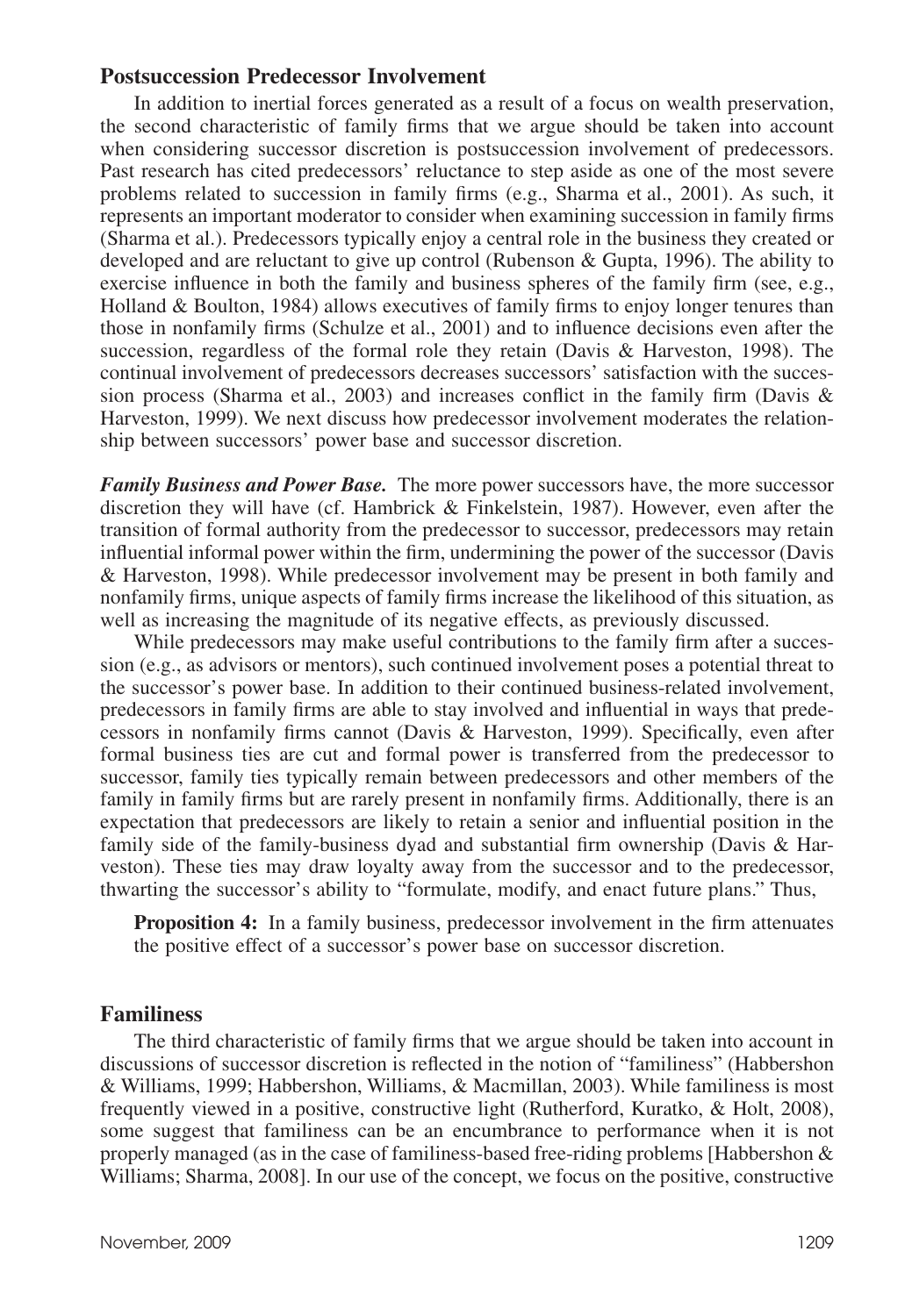side of familiness—often termed distinctive familiness (Habbershon & Williams; Habbershon et al.)—which involves a more resilient trust and a greater congruence in goals (Habbershon & Williams; Pearson, Carr, & Shaw, 2008). In our use of distinctive familiness, we explore the possibility that consequences of familiness stemming from successor discretion exist that are particularly relevant to family firms.

Familiness has been defined as "resources and capabilities related to family involvement and interactions" (Chrisman, Chua, & Litz, 2003, p. 468). This concept taps into the idea that what makes family firms different from nonfamily firms is the central role that family plays within firms (Pearson et al., 2008). The role of family and the complex interrelationships between family interests, business interests, and individual interests set family firms apart from nonfamily firms and underscores a critically unique dimension of family firms. We argue that familiness, along with the complex family relationships that underlie it, is an important force within family firms that moderates relationships between certain individual-centric attributes of successors and successor discretion. We now discuss two such relationships: political acumen and commitment of successors.

*Family Business and Political Acumen.* Political acumen represents successors' ability to effectively use the power that they possess, which (as noted) leads to successor discretion (cf. Hambrick & Finkelstein, 1987). In family firms, however, successors must contend not only with political and power issues common to all firms, but must also contend with complex family relationships and the "familiness" of the firm. As described, familiness represents a unique bundle of resources and capabilities that distinguishes family firms from nonfamily firms (Chua et al., 1999). One important outcome of familiness is that it allows family firms to develop a unique type of social capital that nonfamily firms are unable to develop (Carney, 2005). Social capital is a broad concept that focuses on connections among individuals that facilitate trust, cohesiveness, and the pursuit of uniform goals (Adler  $&$  Kwon, 2002). It taps into the complex relationships within firms and is built over time in intricate and inimitable patterns (Pearson et al., 2008). While all firms can develop social capital, family firms are able to leverage their familiness and develop far more extensive and intricate layers of social capital because of the added complex family relational elements (Arregle, Hitt, Sirmon, & Very, 2007). This familiness-based social capital thus comprises a unique resource of family firms and can lead to positive outcomes.

We argue that one such positive outcome of familiness-based social capital is that it facilitates successors' use of political acumen as a result of the associated trust and cohesiveness it generates. This is because in situations of greater trust and cohesion, individuals within firms would be more trusting and accepting of the decisions and actions of successors (Miller et al., 2003). In such an environment, it would be easier for successors to exercise their political acumen and make decisions in the best interest of the firm. Thus, we argue that familiness-based social capital is an important *positive* moderator of the relationship between political acumen and successor discretion. Accordingly,

**Proposition 5:** In a family business, familiness magnifies the positive effect of a successor's political acumen on successor discretion.

*Family Business and Commitment.* The effect of familiness on successor discretion is not limited to its positive interaction with political acumen. Commitment of successors has also been identified as an important attribute (e.g., Sharma & Irving, 2005). But as we have previously noted, too strong a commitment can result in successors being locked into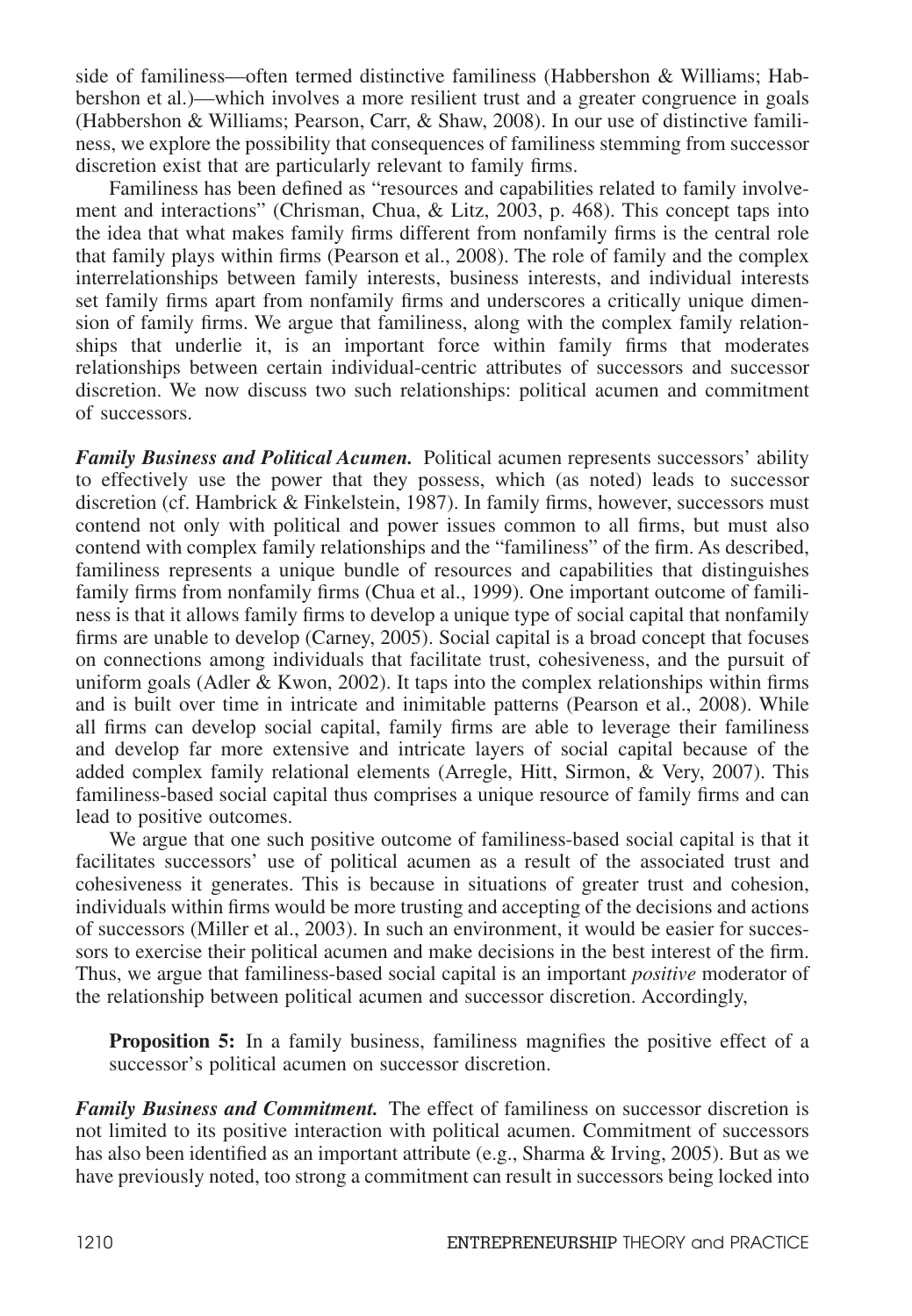a particular course of action, limiting the array of alternatives of which they are aware or to which they give credence, thereby decreasing successor discretion (cf. Hambrick & Finkelstein, 1987). Our argument is that in family firms, this problem is likely to be compounded.

As previously discussed, familiness in a family firm is built on the complex family, firm, and individual relationships within firms (Pearson et al., 2008) and can be a basis of competitive advantage for family firms (Habbershon & Williams, 1999). Among its other positive characteristics (e.g., a greater sense of trust and cohesiveness), familiness also provides a "transgenerational pursuance" of vision and purpose for the family firm (Chrisman, Chua, & Steier, 2005, p. 238). When looked at in terms of successor discretion, this overarching sense of continuity may be seen to encourage successors not to seek new opportunities, but rather to further develop and build upon existing strategies in an effort to further enhance the family firm's familiness. Thus, as a result of the familiness of the firm and out of a desire to further nurture the trust and cohesion that has heretofore preserved the family firm—thereby avoiding conflict (cf. Habbershon & Williams) successors may actually increase commitment to predecessors' strategies. Paradoxically, then, because of a regenerative focus on renewing distinctive familiness, the familiness of family firms may actually reduce successor discretion. Therefore,

**Proposition 6:** In a family business, familiness magnifies the negative effect of commitment on successor discretion.

As we have described, there are certain characteristics of family firms and family firm succession that combine to affect successor discretion, some positively and some negatively. As the tension we describe in our introduction suggests, the net effect of these characteristics would seem to imperil the family firm's existence in the very act of trying to facilitate its longevity. Our assertion is that by understanding both successor discretion and the characteristics of family firms that affect it, successors and predecessors can resolve this tension.

#### **Discussion**

In the beginning of *Anna Karenina*, Leo Tolstoy asserts that "happy families are all alike; every unhappy family is unhappy in its own way." When applied to the context of intergenerational family firms, we disagree with his observation. We do so because it would seem to suggest that while theory can adequately explain successful transitions in the family business from one generation to the next (Sharma et al., 2001, 2003), it is not able to explain those that have failed. It is our belief, however, that the causes of both successful and failed successions *can* be explained through theory, and as a result may be effected in practice. As we have just reiterated, there is an unhappy reality that the considerable longevity that many family firms enjoy is imperiled by the very processes that are necessary for their continued existence. Our efforts to develop the idea of successor discretion augment family business theory with the aim of improving family business practice. We now address both the theoretical and practical implications of our work.

#### **Theoretical Implications**

We have introduced the construct of successor discretion as an attempt to better understand the "problems of passage" (Miller et al., 2003) that can exist in family firms. As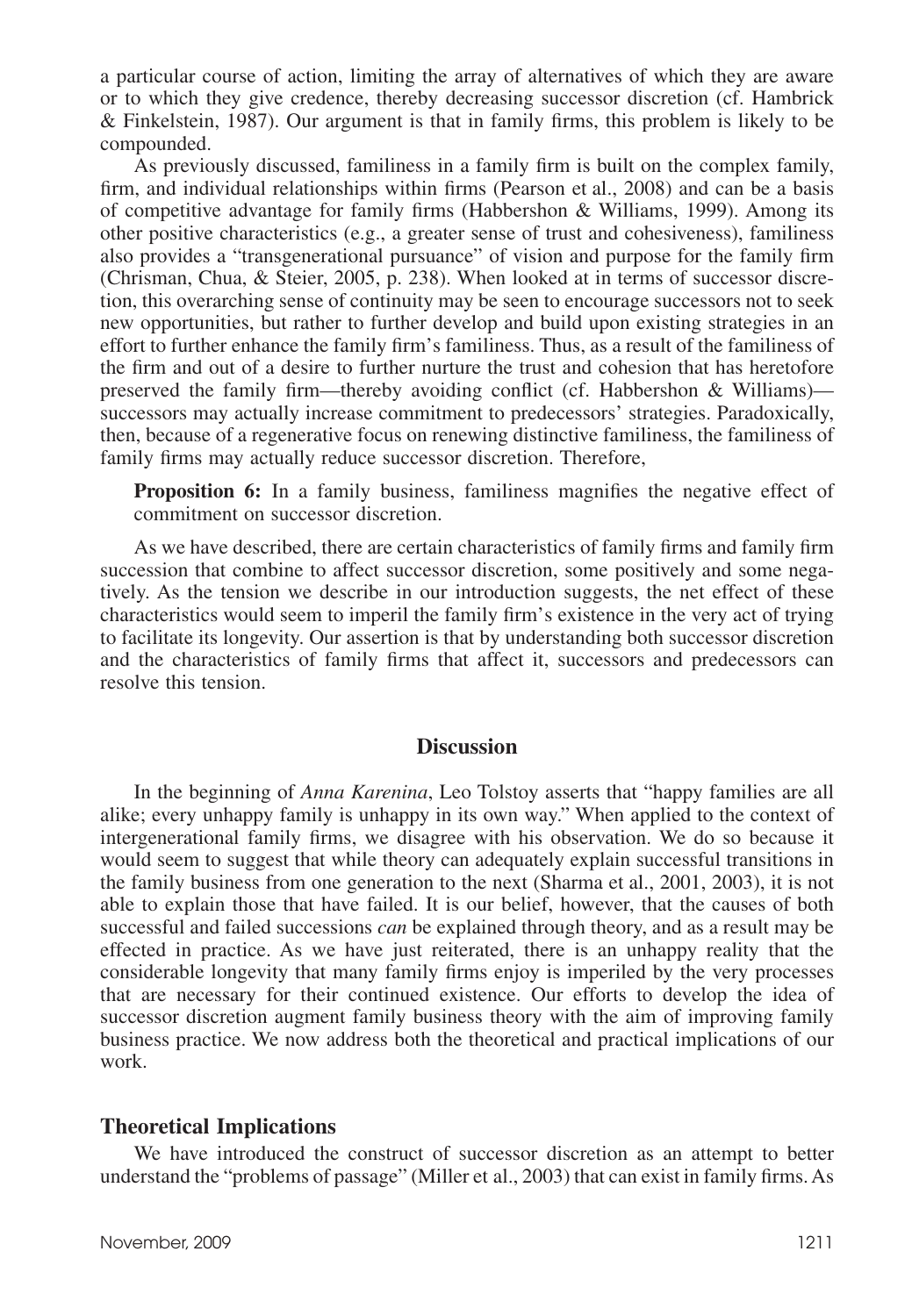a foundation for our development of this construct, we rely upon the concept of managerial discretion (Hambrick & Finkelstein, 1987) as a basis for us to then explicitly address the human agency element (Bandura, 2001) that we argue exists in successor discretion. With managerial discretion as the basis of our development of successor discretion, we thus acknowledge that successor discretion can apply to all firms, not just family firms. Our line of reasoning, however, is that the concept of successor discretion, as we have defined it, is central to the "problems of passage" that arise in family firm succession. Our propositions develop the logic underlying this expectation and thus build on the growing literature that focuses on succession (e.g., Miller et al.; Sharma et al., 2001).

In addressing problems of passage in family business succession, our theorizing has been focused almost exclusively on understanding those elements of family firms that can magnify problems of passage. However, as our proposition on the interaction between familiness and political acumen exemplifies (proposition 5) factors exist—family firmbased, but also individual-based—that can attenuate problems of passage through the development of successor discretion. We might expect, for instance, that a successor's self-efficacy (e.g., Wood & Bandura, 1989) or previous involvement in a family firm would increase successor discretion. Additional research is therefore needed to further develop theory that describes how individual-level factors underlying successor discretion can combine with family-level factors to positively affect the strategic behavior of successors. Moreover, further research is needed to understand the implications of the suggestion that distinctive familiness may attenuate successor discretion.

It might be said that the configuration of our proposed model represents a structuralist argument whereby external factors (i.e., characteristics of a family business) constrain and/or limit the effects of individual-level factors on successor discretion. But the picture is not so simple. Our approach to understanding postsuccession success is based on social cognitive theory (see Wood & Bandura, 1989), which in its most basic sense describes how individual, environmental, and behavioral factors are "interacting determinants that influence each other *bidirectionally*" (Wood & Bandura, p. 362, emphasis added). Stated differently, our agency-based approach to postsuccession success (e.g., Bandura, 2001) is based on the idea that: (1) individual-level differences combine with certain family firm-based characteristics to jointly impact successor discretion, *and* (2) that through successor discretion, successors work to transform the very structure of the family firm itself, thereby changing the nature of its impact on individual-level factors (Giddens, 1979). In this way, our research is squarely centered in a theory of human agency that emphasizes the duality of agency and structure.

In adopting a social cognitive approach to family business succession success, we thus build on a tradition of research that illustrates the importance of individual-level factors for decision makers in both organizations in general (e.g., Miller & Dröge, 1986) and in family businesses specifically (e.g., Mitchell et al., 2003). By doing so, this paper represents a foundation for future empirical research investigating the role of agency and cognition in family business-based entrepreneurial action. Our paper also represents a step forward in differentiating between entrepreneurial decision makers in the family business context (cf. Sarasvathy, 2004). By understanding the factors that lead to successor discretion, we can better understand the differences in successors' responses to and impact on change in the family business. Moreover, in probing the agency dimension of family business succession, we have identified several ways in which research on successor discretion in family firms can not only constructively advance family business research, but can also enhance understanding of discretion and succession in general.

While we have established successor discretion as a factor that can affect productive change following succession in a family business, nonetheless a number of unanswered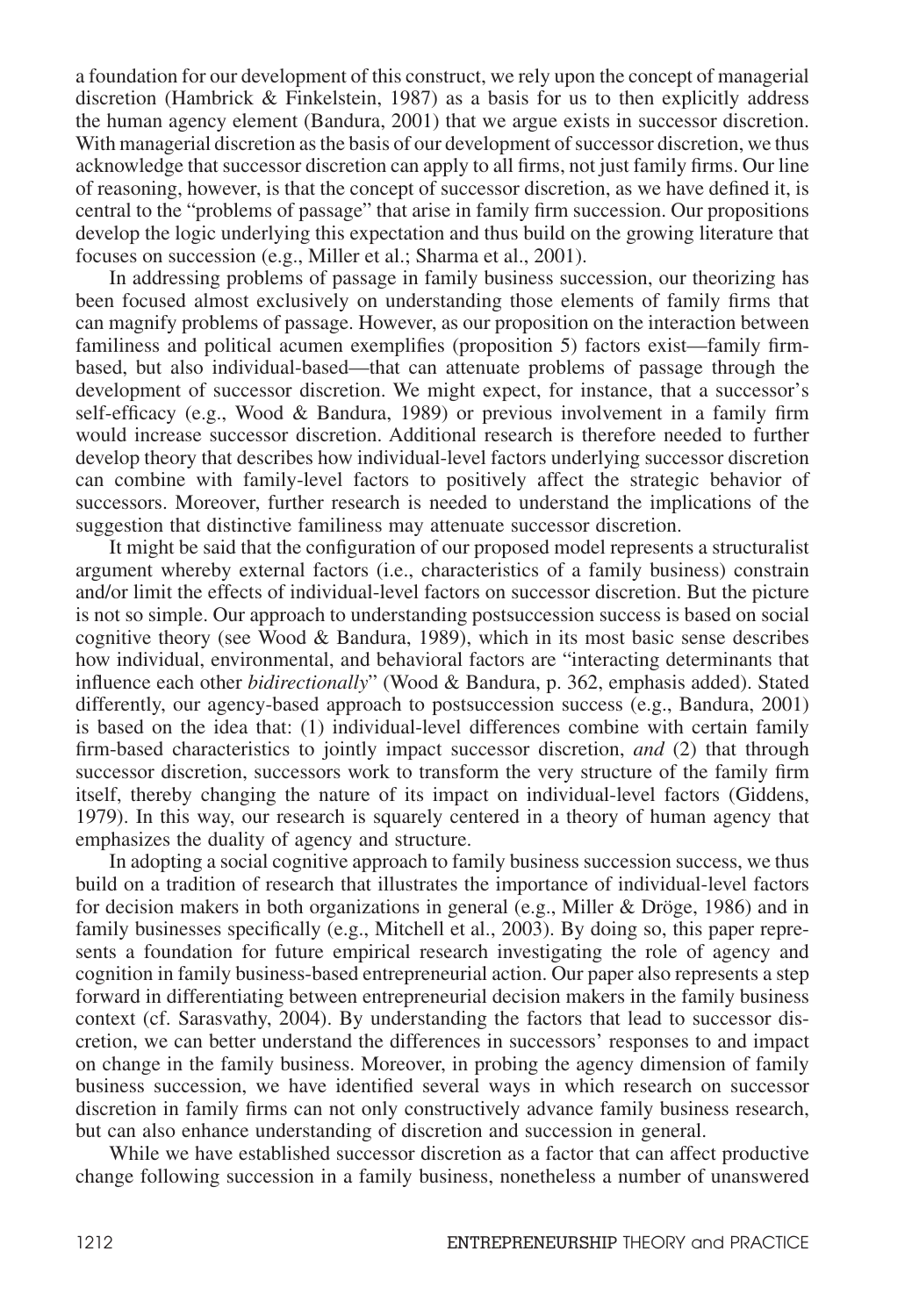questions still exist. One important question is the specific nature of the relationship between successor discretion and corporate entrepreneurship in family firms (e.g., Kellermanns & Eddleston, 2006). Specifically, we argue here that successor discretion affects the level of corporate entrepreneurship in family firms because it allows successors to implement change that is necessary to generate family wealth and thereby enhance the long-term viability of the family firm. What is not clear, however, is how successor discretion might impact the shorter-term survival of family firms. Indeed, greater successor discretion may entail taking greater risks that, while important to the long-term success of the firm (Zahra & Covin, 1995), nonetheless may endanger the family business in the short run. The complexities of these relationships have yet to be explored.

#### **Practical Implications**

Warren Buffett observed that society has an obligation to ensure that success is based on merit as opposed to inheritance (Thomas, 2006). The enhancement of successor discretion, as we have defined it here, represents a pathway for successors (both family and nonfamily) to achieve merit-based success through the use of agency. Herein, we briefly discuss how decision makers in family firms specifically can achieve such success in practice. We discuss these implications from the perspective of both predecessors and successors.

Herein, we have developed the idea that certain individual characteristics can impact successor discretion. By understanding the factors that can lead to successor discretion and those that can detract from it, predecessors in a family business can proactively work to seek out and develop those characteristics in successors that will lead to increased successor discretion. For instance, predecessors could assist successors in developing political acumen. Because family business characteristics also exist that can impact successor discretion, predecessors should also seek to structure the family firm in a way that enables successor discretion. For instance, this might be done through the institutionalization of a belief that executives are not merely guardians of created wealth, but rather creators of new wealth. In a sense, the development of successor discretion represents a type of succession planning (e.g., Davis & Harveston, 1998) that begins long before succession.

An underlying premise in our research is the idea that successors must be willing and free to depart from the strategies of predecessors. Predecessors, for their part, enable such discretion by being willing to step aside. We do not want this to be taken, however, as an argument in favor of predecessor disengagement from the family firm. Indeed, such disengagement could be a detriment if relevant experience, expertise, and social capital (among other factors) of predecessors go unused. Instead, we suggest that predecessor involvement in the family firm be targeted in a way that successor discretion is fostered. For instance, predecessors can consistently signal their commitment to successors' courses of action (whatever the actions, large or small) and their willingness to share expertise, but should do so with the understanding that this involvement is subordinate to successor discretion. The key is that successor discretion be understood as having primacy. Moreover, it may be that such an approach on the part of predecessors will both increase successors' satisfaction with the succession process (cf. Sharma et al., 2003) and decrease conflict in the family firm (cf. Davis & Harveston, 1999).

For their part, successors to a family business can enable successor discretion by taking opportunities to develop those individual characteristics that are positively related to discretion. This might be done through the development of one's own aspirations in the family firm. An irony is that while developing family business aspirations, successors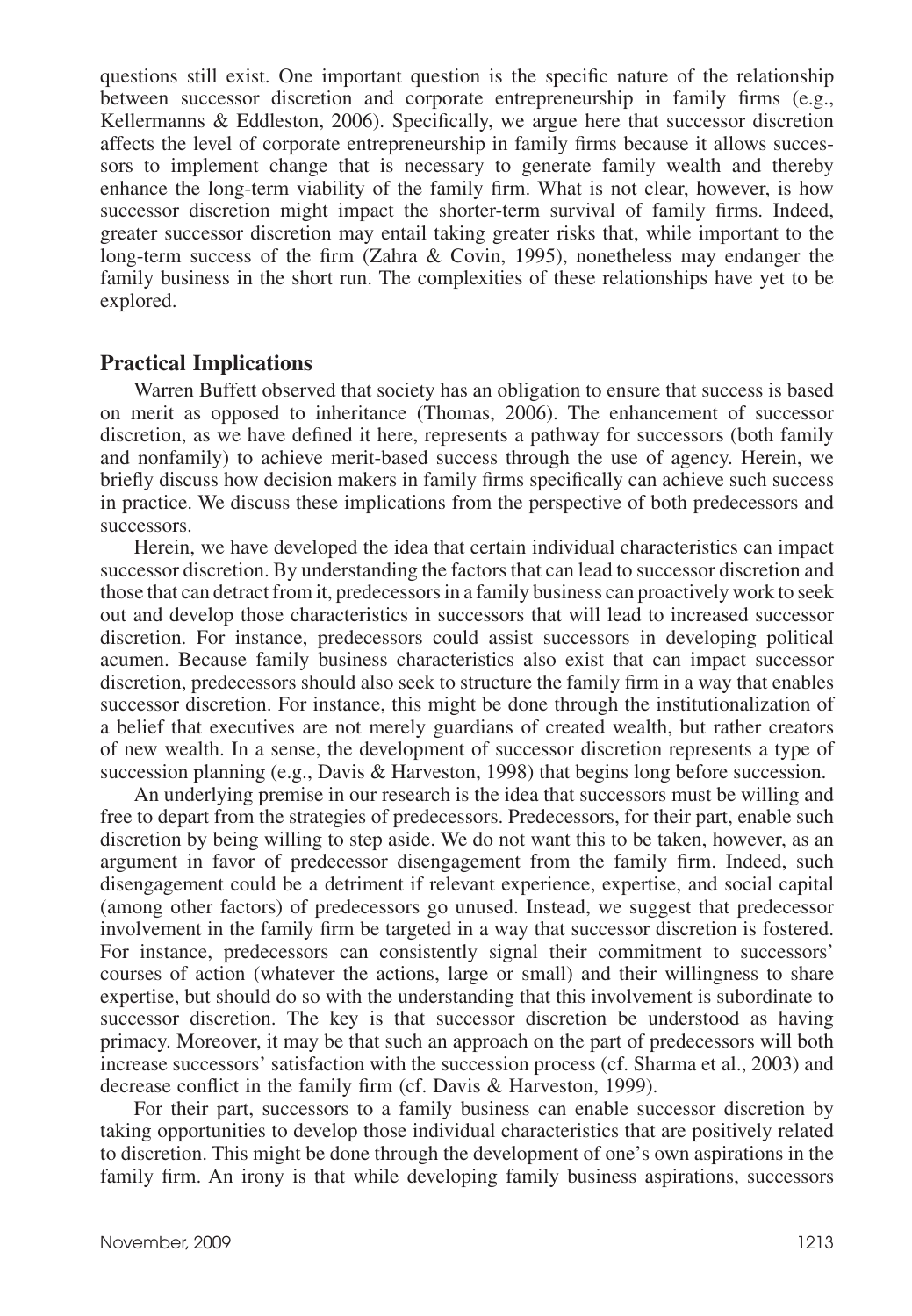should also attempt to develop a view of the business that is independent of its past behavior. By so doing, successors can put themselves in a position to formulate, modify, and enact future plans for the renewal of the company by making critical strategic choices for the firm that are jointly impacted by both their own thinking and the situational factors introduced by the family business. In this way, each generation of leadership in a family business can make a mark: Successor discretion simply ensures these marks entail a new path rather than the retreading of old ground.

# **REFERENCES**

Adler, P.S. & Kwon, S.-W. (2002). Social capital: Prospects for a new concept. *Academy of Management Review*, *27*(1), 17–40.

Aldrich, H.E. (1999). *Organizations evolving*. Thousand Oaks, CA: SAGE Publications.

Arregle, J.-L., Hitt, M.A., Sirmon, D.G., & Very, P. (2007). The development of organizational social capital: Attributes of family firms. *Journal of Management Studies*, *44*, 73–95.

Bandura, A. (2001). Social cognitive theory: An agentic perspective. *Annual Review of Psychology*, *52*, 1–26.

Baron, R. & Ensley, M. (2006). Opportunity recognition as the detection of meaningful patterns: Evidence from comparisons of novice and experienced entrepreneurs. *Management Science*, *52*(9), 1331.

Bieri, J., Atkins, A.L., Briar, S., Leaman, R.L., Miller, H., & Tripodi, T. (1966). *Clinical and social judgment: The discrimination of behavioral information*. New York: Wiley.

Carney, M. (2005). Corporate governance and competitive advantage in family-controlled firms. *Entrepreneurship Theory and Practice*, *29*(3), 249–265.

Carpenter, M.A. & Golden, B.R. (1997). Perceived managerial discretion: A study of cause and effect. *Strategic Management Journal*, *18*(3), 187–206.

Chandler, A.D. (1990). *Scale and scope: The dynamics of industrial capitalism*. Cambridge, MA: Harvard University Press.

Chrisman, J.J., Chua, J.H., & Litz, R. (2003). A unified systems perspective of family firm performance: An extension and integration. *Journal of Business Venturing*, *18*(4), 467–472.

Chrisman, J.J., Chua, J.H., & Steier, L. (2005). Sources and consequences of distinctive familiness: An introduction. *Entrepreneurship Theory and Practice*, *29*(3), 237–247.

Chua, J.H., Chrisman, J.J., & Sharma, P. (1999). Defining the family business by behavior. *Entrepreneurship Theory and Practice*, *23*(4), 19–39.

Cyert, R.M. & March, J.G. (1963). *A behavioral theory of the firm* (2nd ed.). Englewood Cliffs, NJ: Prentice-Hall.

Daily, C.M., McDougall, P.P., Covin, J.G., & Dalton, D.R. (2002). Governance and strategic leadership in entrepreneurial firms. *Journal of Management*, *28*(3), 387–412.

Davis, P.S. & Harveston, P.D. (1998). The influence of family on family business succession process: A multi-generational perspective. *Entrepreneurship Theory and Practice*, *22*, 31–53.

Davis, P.S. & Harveston, P.D. (1999). In the founder's shadow: Conflict in the family firm. *Family Business Review*, *12*, 311–323.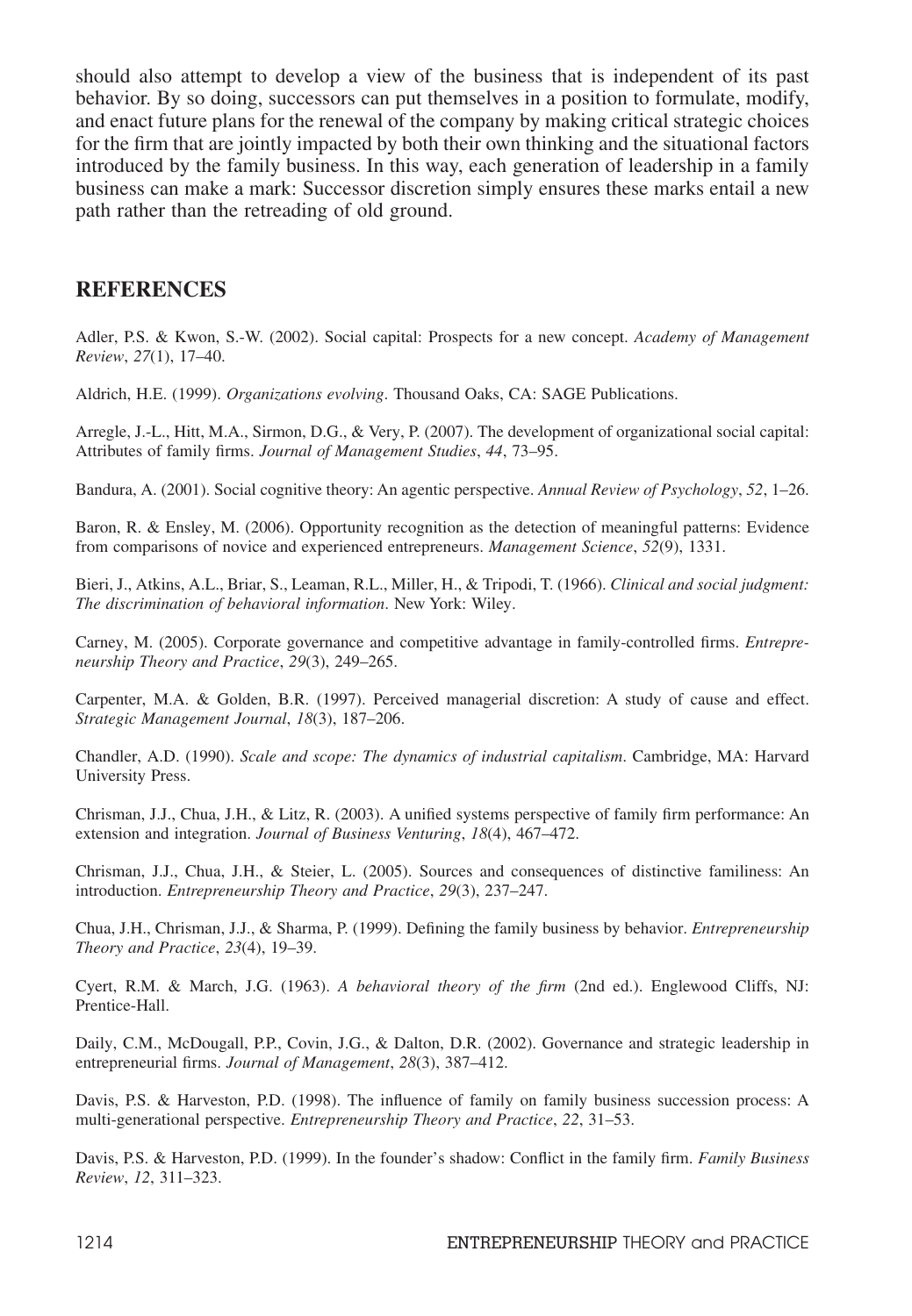Finkelstein, S. (1992). Power in top management teams: Dimensions, measurement, and validation. *Academy of Management Journal*, *35*(3), 505–538.

Furnham, A. & Ribchester, T. (1995). Tolerance of ambiguity: A review of the concept, its measurement and applications. *Current Psychology*, *14*(3), 179–199.

Giddens, A. (1979). *Central problems in social theory: Action, structure, and contradiction in social analysis*. Berkeley: University of California Press.

Guth, W.D. & Ginsberg, A. (1990). Guest editors' introduction: Corporate entrepreneurship. *Strategic Management Journal*, *11*(5), 5–15.

Górriz, C.G. & Salas, V. (2006). Survival, behavior and performance of family and non-family firms listed on the Spanish stock exchange. *The ICFAI Journal of Corporate Governance*, *5*(4), 18–42.

Habbershon, T.G. & Williams, M.L. (1999). A resource-based framework for assessing the strategic advantages of family firms. *Family Business Review*, *12*(1), 1–25.

Habbershon, T.G., Williams, M., & Macmillan, I.C. (2003). A unified systems perspective of family firm performance. *Journal of Business Venturing*, *18*, 451–465.

Haleblian, J. & Finkelstein, S. (1993). Top management team size, CEO dominance, and firm performance: The moderating roles of environmental turbulence and discretion. *Academy of Management Journal*, *36*(4), 844–863.

Hambrick, D. & Finkelstein, S. (1987). Managerial discretion: A bridge between polar views of organizational outcomes. *Research in Organizational Behavior*, *9*, 369–406.

Hambrick, D.C. & Abrahamson, E. (1995). Assessing managerial discretion across industries: A multimethod approach. *Academy of Management Journal*, *38*(5), 1427–1441.

Handler, W.C. (1992). The succession experience of the next generation. *Family Business Review*, *5*(3), 283–307.

Hannan, M.T. & Freeman, J. (1984). Structural inertia and organizational change. *American Sociological Review*, *49*, 149–164.

Harriss, J. (2003). The great tradition globalizes: Reflections on two studies of "the industrial leaders" of Madras. *Modern Asian Studies*, *37*(02), 327–362.

Holland, P.G. & Boulton, W.R. (1984). Balancing the "family" and the "business" in family business. *Business Horizons*, *27*(2), 16.

Ireland, R.D., Hitt, M.A., & Sirmon, D.G. (2003). A model of strategic entrepreneurship: The construct and its dimensions. *Journal of Management*, *29*(6), 963–989.

Kahneman, D., Knetsch, J., & Thaler, R. (1990). Experimental tests of the endowment effect and the Coase theorem. *Journal of Political Economy*, *98*(6), 1325.

Kellermanns, F.W. & Eddleston, K.A. (2006). Corporate entrepreneurship in family firms: A family perspective. *Entrepreneurship Theory and Practice*, *30*(6), 809–830.

Le Breton-Miller, I., Miller, D., & Steier, L.P. (2004). Toward an integrative model of effective FOB succession. *Entrepreneurship Theory and Practice*, *28*, 305–328.

Leonard-Barton, D. (1992). Core capabilities and core rigidities: A paradox in managing new product development. *Strategic Management Journal*, *13*, 111–125.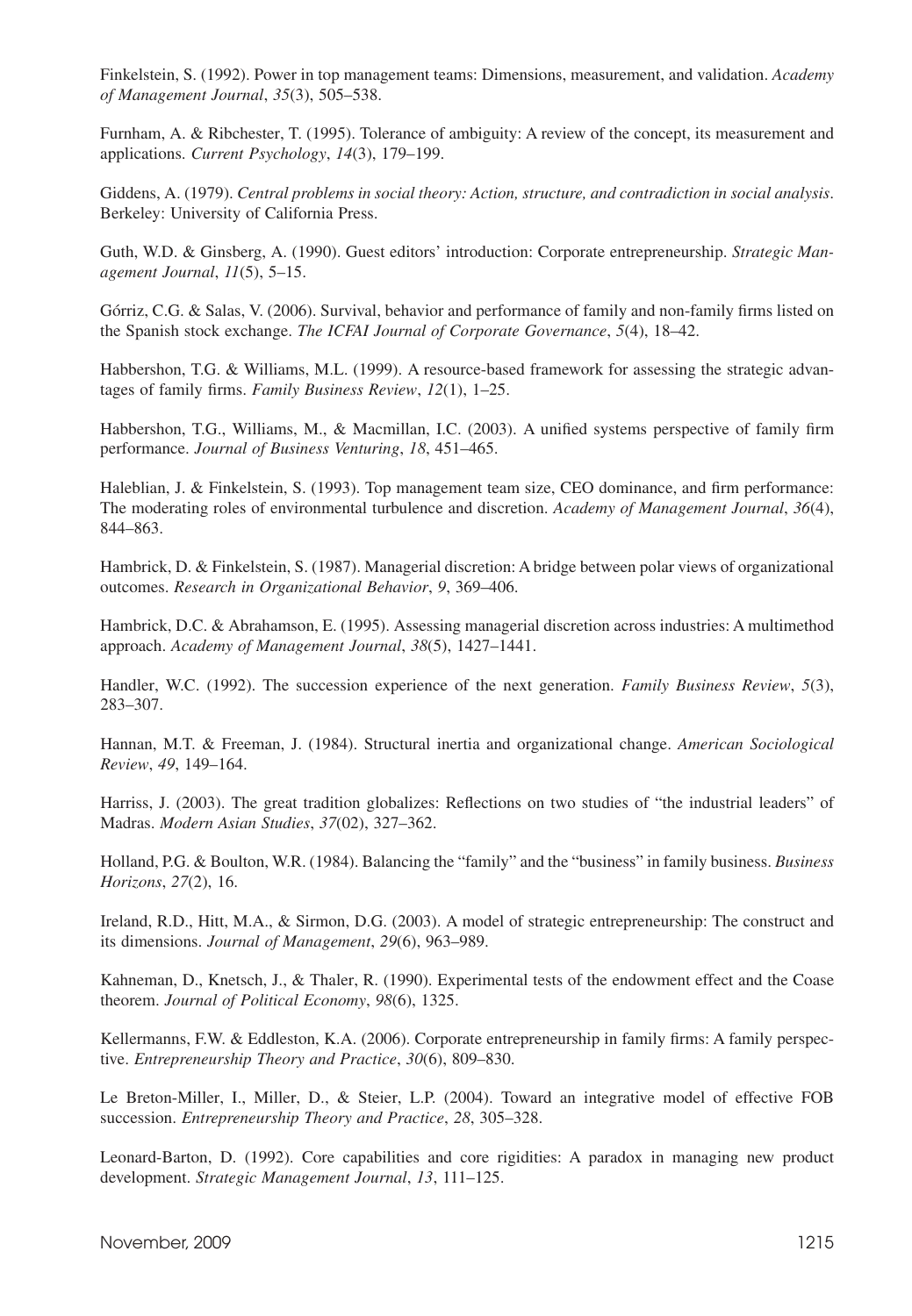Matthews, C.H., Moore, T.W., & Fialko, A.S. (1999). Succession in the family firm: A cognitive categorization perspective. *Family Business Review*, *12*, 159–170.

Miller, D. & Dröge, C. (1986). Psychological and traditional determinants of structure. *Administrative Science Quarterly*, *31*(4), 539–560.

Miller, D., Steier, L., & Le Breton-Miller, I. (2003). Lost in time: Intergenerational succession, change, and failure in family business. *Journal of Business Venturing*, *18*, 513–531.

Mischel, W. (1977). The interaction of person and situation. In D. Magnusson & N.S. Endler (Eds.), *Personality at the crossroads: Current issues in interactional psychology* (pp. 333–352). Hillsdale, NJ: Erlbaum.

Mitchell, R.K., Morse, E.A., & Sharma, P. (2003). The transacting cognitions of nonfamily employees in the family businesses setting. *Journal of Business Venturing*, *18*(4), 533–551.

Olson, P.D., Zuiker, V.S., Danes, S.M., Stafford, K., Heck, R.K.Z., & Duncan, K.A. (2003). The impact of the family and the business on family business sustainability. *Journal of Business Venturing*, *18*, 639–666.

Pearson, A.W., Carr, J.C., & Shaw, J.C. (2008). Toward a theory of familiness: A social capital perspective. *Entrepreneurship Theory and Practice*, *32*(6), 949–969.

Peteraf, M. & Reed, R. (2007). Managerial discretion and internal alignment under regulatory constraints and change. *Strategic Management Journal*, *28*(11), 1089–1112.

Rotter, J.B. (1990). Internal versus external control of reinforcement: A case history of a variable. *American Psychologist*, *45*(4), 489–493.

Rubenson, G.C. & Gupta, A.K. (1996). The initial succession: A contingency model of founder tenure. *Entrepreneurship Theory and Practice*, *21*, 21–35.

Rutherford, M.W., Kuratko, D.F., & Holt, D.T. (2008). Examining the link between "familiness" and performance: Can the F-PEC untangle the family business theory jungle? *Entrepreneurship Theory and Practice*, *32*(6), 1089–1109.

Sarasvathy, S.D. (2004). The questions we ask and the questions we care about: Reformulating some problems in entrepreneurship research. *Journal of Business Venturing*, *19*(5), 707–717.

Schulze, W., Lubatkin, M., Dino, R., & Buchholtz, A. (2001). Agency relationships in family firms: Theory and evidence. *Organization Science*, *12*(2), 99.

Schumann, D. (1999). Buddenbrooks revisited: The firm and the entrepreneurial family in Germany during the nineteenth and early twentieth centuries. In P.L. Robertson (Ed.), *Authority and Control in Modern Industry: Theoretical and Empirical Perspectives* (pp. 221–239). London: Routledge.

Searle, J. (2001). *Rationality in action*. Cambridge, MA: MIT Press.

Sharma, P. (2008). Familiness: Capital stocks and flows between family and business. *Entrepreneurship Theory and Practice*, *32*(6), 971–977.

Sharma, P., Chrisman, J., & Chua, J. (1997). Strategic management of the family business: Past research and future challenges. *Family Business Review*, *10*(1), 1–35.

Sharma, P., Chrisman, J.J., & Chua, J.H. (2003). Predictors of satisfaction with the succession process in family firms. *Journal of Business Venturing*, *18*, 667–687.

Sharma, P., Chrisman, J.J., Pablo, A.L., & Chua, J.H. (2001). Determinants of initial satisfaction with the succession process in family firms: A conceptual model. *Entrepreneurship Theory and Practice*, *25*, 17–35.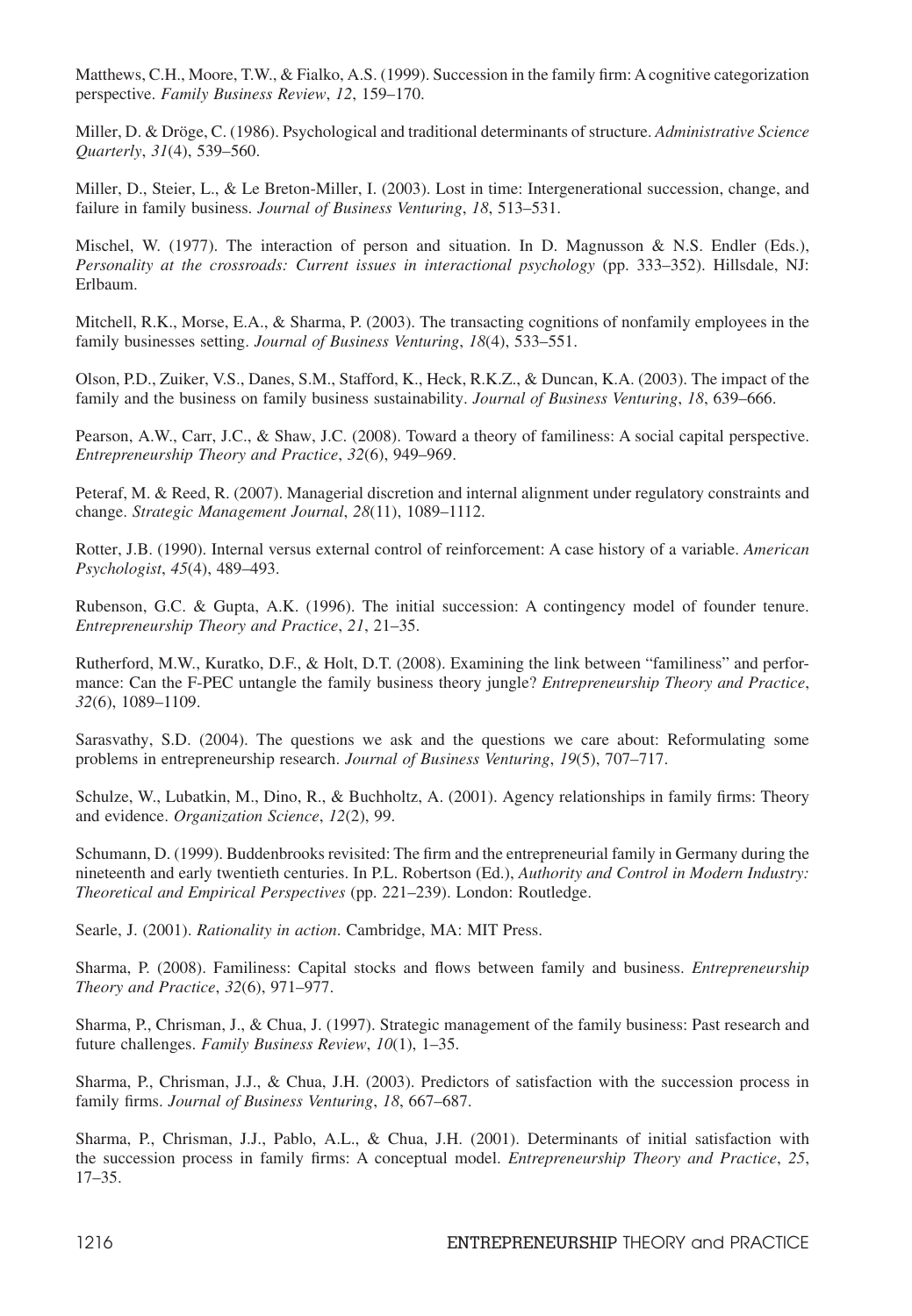Sharma, P. & Irving, P.G. (2005). Four bases of family business successor commitment: Antecedents and consequences. *Entrepreneurship Theory and Practice*, *29*(1), 13–33.

Sharma, P. & Manikutty, S. (2005). Strategic divestments in family firms: Role of family structure and community culture. *Entrepreneurship Theory and Practice*, *29*(3), 293–311.

Shepherd, D.A. & Zacharakis, A. (2000). Structuring family business succession: An analysis of the future leader's decision making. *Entrepreneurship Theory and Practice*, *24*, 25–39.

Sirmon, D.G. & Hitt, M.A. (2003). Managing resources: Linking unique resources, management, and wealth creation in family firms. *Entrepreneurship Theory and Practice*, *27*(4), 339–358.

Smith, K.G. & Grimm, C.M. (1987). Environmental variation, strategic change and firm performance: A study of railroad deregulation. *Strategic Management Journal*, *8*(4), 363–376.

Staw, B.M., Sandelands, L.E., & Dutton, J.E. (1981). Threat rigidity effects in organizational behavior: A multilevel analysis. *Administrative Science Quarterly*, *26*(4), 501–524.

Strahilevitz, M.A. & Loewenstein, G. (1998). The effect of ownership history on the valuation of objects. *Journal of Consumer Research*, *25*(3), 276–289.

Thomas, L.J. (2006, June 27). A gift between friends. *New York Times*, pp. C1–C4. .

Virany, B., Tushman, M.L., & Romanelli, E. (1992). Executive succession and organization outcomes in turbulent environments—An organization learning approach. *Organization Science*, *3*(1), 72–91.

Wasserman, N. (2003). Founder-CEO succession and the paradox of entrepreneurial success. *Organization Science*, *14*(2), 149–172.

Weiss, H.M. & Adler, S. (1984). Personality and organizational behavior. In B.M. Staw & L.L. Cummings (Eds.), *Research in organizational behavior* (Vol. 6, pp. 1–50). Greenwich, CT: JAI Press, Inc.

White, M.C., Smith, M., & Barnett, T. (1994). Strategic inertia: The enduring impact of CEO specialization and strategy on following strategies. *Journal of Business Research*, *31*(1), 11–22.

Woike, B.A. & Aronoff, J. (1992). Antecedents of complex social cognitions. *Journal of Personality and Social Psychology*, *63*(1), 97–104.

Wong, S.-L. (1985). The Chinese family firm: A model. *The British Journal of Sociology*, *36*(1), 58–72.

Wood, R. & Bandura, A. (1989). Social cognitive theory of organizational management. *Academy of Management Review*, *14*(3), 361–384.

Zahra, S.A. & Covin, J.G. (1995). Contextual influences on the corporate entrepreneurship–performance relationship: A longitudinal analysis. *Journal of Business Venturing*, *10*(1), 43.

J. Robert Mitchell is an Assistant Professor of Entrepreneurship and Strategy in the Division of Management and Entrepreneurship at the Michael F. Price College of Business at the University of Oklahoma.

Timothy A. Hart is an Assistant Professor in the Department of Management at the Spears School of Business at Oklahoma State University in Stillwater, OK.

Sorin Valcea is a doctoral student in the Division of Management and Entrepreneurship at the Michael F. Price College of Business at the University of Oklahoma.